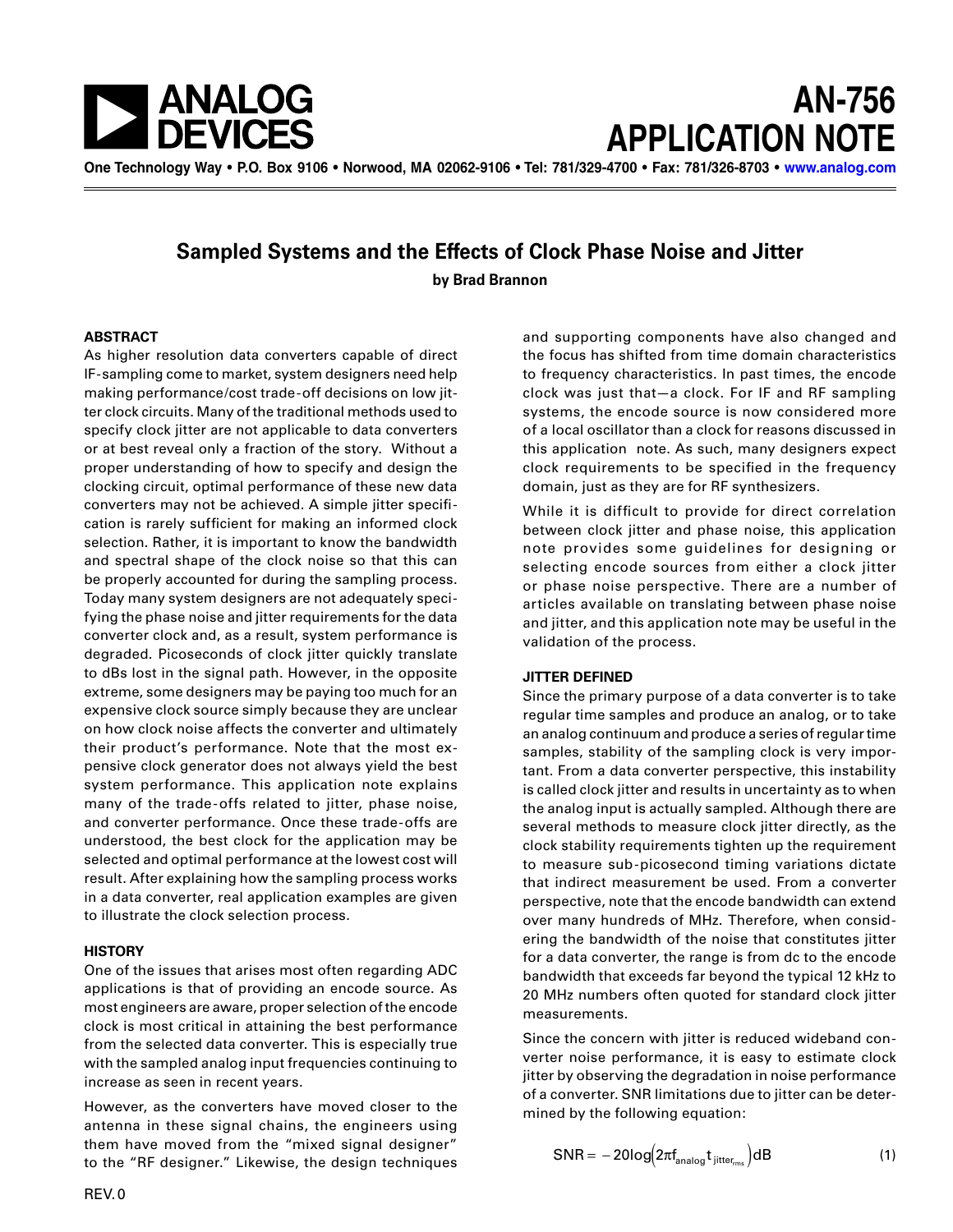where:

f is the analog input frequency.

t is the jitter.

Given a frequency of operation and an SNR requirement, the clock jitter requirement can be determined as follows.

$$
t_{\text{jitter}} = \frac{10^{\frac{-SNR}{20}}}{2\pi f_{\text{analog}}}
$$
 (2)

If jitter was the only limitation to converter performance, sampling an IF signal of 70 MHz while maintaining an SNR of 75 dB will require a clock jitter of 400 femtoseconds.

Since data converters, especially ADCs, can easily be used to compute an SNR using FFT techniques, it is a simple lab experiment to determine the degradation in SNR as the analog input frequency increases while using a clock under test. This gives an indication of the jitter of the combined encode clock plus the contribution of the ADC itself. By subtracting the noise contribution of the ADC from the total noise, it is possible to estimate the noise due to jitter. Once the noise is known, the time jitter can be calculated. This procedure is outlined in Application Note AN-501 on the Analog Devices website.

This method does have two drawbacks. First, if windowing is used during the FFT processing, the spectral resolution becomes blurred by the impulse response of the window. Second, for most reasonable FFT sizes, the spectral resolution is quite limited. For example, if an encode rate of 61.44 MSPS is used and a 64K FFT is performed, each FFT bin represents a bandwidth of about 938 Hz. It is reasonable to expect that clock noise within several FFT bins will be lost to spectral blurring resulting in the loss of information several kHz on either side of the fundamental where much of the phase noise exists. Even in the case where synchronous FFTs are performed and windows are not used, the limitation of at least one FFT bin is still imposed, representing about 1 kHz. From a close-in phase noise point of view, much of the energy is usually contained in the first few kilohertz around the clock source. Therefore, by using the FFT method for estimation of jitter, much of the clock noise is lost in the method. However, since the goal is usually wideband SNR, this is generally an acceptable test in the measurement of the wideband performance of the ADC.

# **PHASE NOISE DEFINED**

# **Types of Noise**

A sampling signal can be represented by a modified sinusoidal function as shown in Equation 3. This equation shows an amplitude modulation, frequency modulation, and phase modulation term. While the sampling process can be considered a multiplication in time and convolu-

tion in the frequency domain, the sample source is often hard limited using differential comparison techniques. This minimizes amplitude effects on the sampling process, provided there is sufficient drive from the encode source to drive the sampling switches so AM to PM distortion is not a problem. Experimental data shows AM modulation, both at low and high modulation levels, are significantly less important than either the phase or frequency terms with similar modulation levels. Furthermore, the effects of phase and frequency noise yield similar degradations in the sampling process, the difference being only that phase modulation is identical to frequency modulation with the derivative of the modulating signal [4], in this case, Gaussian noise of which the derivative is also Gaussian distributed, resulting in nearly identical results [4].

$$
f_{\text{sample}} = A_t \sin((w_t t) + \phi_t)
$$
 (3)

The equation shows that amplitude, angular frequency, and phase are all time-dependent. This can be visualized in several ways. Strictly in the time domain, the signal appears as a Gaussian noise source. On the unit circle, the problems become more apparent. On the unit circle, the encode clock rotates around at a uniform angular rate. Each time it passes through zero phase, a new sample is taken with the ADC. Any noise on the clock will modulate where the tip of that vector lies and thus change where the zero crossing occurs. If the noise causes the leading edge to come earlier, the sample process will occur before it should. Likewise, if the noise happens to be on the trailing edge, then the encode will occur later in time. As can be seen, the noise vector can result from amplitude, phase, and frequency.





Another traditional manner of observing clock jitter is by looking at it spectrally, as shown in Figure 2. In this diagram, much of the noise is clustered near the clock signal. However, because of jitter the ideal impulse in the frequency domain is actually spread out, as shown in the skirting. Much of the energy is distributed close to the desired frequency, although much is also contained in the wide bandwidth. Because phase noise can often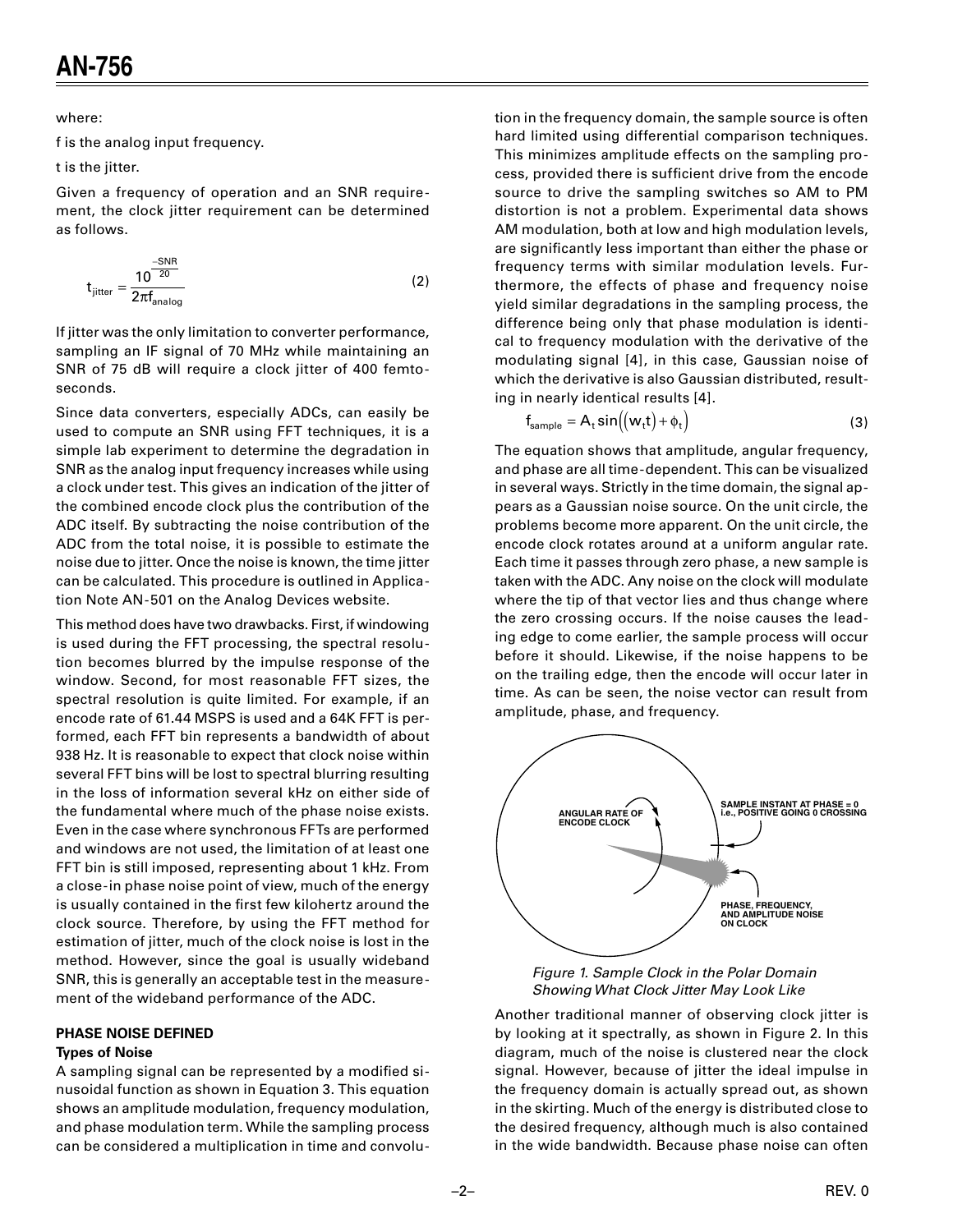extend to very high frequencies, and since the ADC encode pin typically has a bandwidth much higher than the converter sample rate, this noise will impact the converter performance.



Figure 2. Sample Clock in the Frequency Domain Showing What Clock Jitter May Look Like



Figure 3. Sample Clock in the Time Domain Showing What Clock Jitter May Look Like



Figure 4. Typical Sampling Circuit of an ADC

# **Effects of Phase/Frequency Modulated Sample Time**

As stated previously, the sampling process is a multiplication process in time and, therefore, a convolution process in the frequency domain. While it is clear that a mixer multiplies two analog signals in the time domain with the results being the convolution of these two in the frequency domain, it may be less clear that the sampling process is also a multiplication in time process.

Consider the sampling process. While it is clear that the analog input is continuous in time, the sampling clock, while its origin may be sinusoidal, is eventually used to drive a sample bridge with a unit pulse of constant amplitude and finite duration at the zero crossing of the encode signal. The results of this process are then the multiplication of the unit pulse with the analog input in the time domain and, therefore, convolution in the frequency domain.



Figure 5. Analog Input, Sample Pulses and **Resulting Sampled Output** 

In Figure 5,  $x(t)$  represents the continuous time analog input waveform,  $p(t)$  represents the ideal sampling function, and  $x_p(t)$  represents the sampled output.

Using these terms, the output samples can be represented by the following:

$$
x_p(t) = x(t)p(t)
$$
 (4)

Where:

$$
p(t) = \sum_{n = -\infty}^{+\infty} \delta(t - nT)
$$
\n(5)

In the frequency domain, this can be represented as

$$
X_{p}(w) = \frac{1}{2\pi} [X(w) \times P(w)] \qquad (6)
$$

Since  $p(t)$  is a pulse train in time, it is also a pulse train in the frequency domain as represented by the following:

$$
P(w) = \frac{2\pi}{T} \sum_{k=-\infty}^{+\infty} \delta(w - kw_s)
$$
 (7)

Substituting this into the previous equation gives

$$
X_{p}(w) = \frac{1}{T} \sum_{k=-\infty}^{+\infty} X(w - kw_{s})
$$
\n(8)

Equation 8 indicates that the sampled analog input spectrum is repeated indefinitely for integer multiples of the sample rate w<sub>s</sub>.

While the convolution between the clock and the analog input is true on the full spectrum as demonstrated above, it is also true on a microscopic scale as well. The same is true for the details of the spectrum centered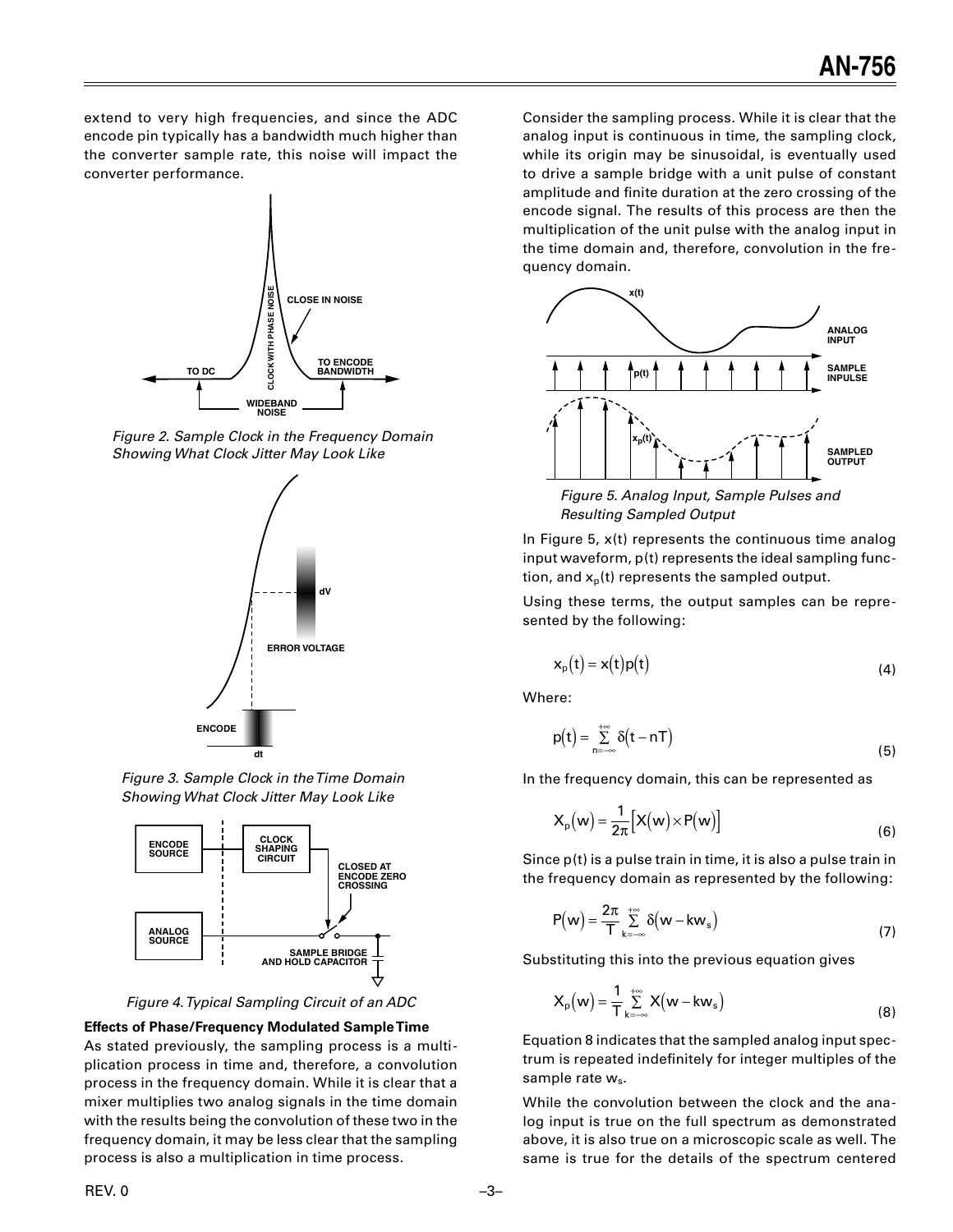closely around the clock as they become convolved with the detailed spectrum centered closely on the analog signal. Specifically, any phase noise associated around the clock becomes convolved with the analog input to distort the spectral shape of the digitized analog signal. Because it is difficult to observe the phase noise around a clock, a sinusoidal phase modulation can be used to simulate the effects of a discrete frequency line of phase noise.



Figure 6. Various Configurations of **Experimental Data Capture** 

Figure 7 shows the spectral nature of the encode source. For this example, the clock source is a 78 MSPS source with 100 kHz phase modulated with 0.001 radians of deviation applied. Given the relatively low level angle of modulation, only the first element of the sidebands is visible above the noise floor. The first sideband is about -66 dBc relative to the main carrier power of the encode. With an encode peak-to-peak voltage of 2 V, the rms value is 0.707 V rms. Based on this, each spurious tone is 0.3543 mV rms.



Figure 7. Spectrum of Phase-Modulated Encode Source

With the PM modulated signal applied to the clock port of the ADC, a pure CW tone was applied to the analog input port. The results, shown in Figure 8, indicate the replication of the sidebands of the clock on the analog signal as expected by convolving the PM modulated clock source with a pure CW tone. While this plot represents a single k term in Equation 8, it is replicated for other values of k.

The question is how to predict what level the phase noise will be. For sinusoidal inputs, the phase noise term out of the ADC can be predicted by

$$
V_{\text{phase\_noise\_ADCout}} = V_{\text{phase\_noise\_ADCin}} \times \left[ \frac{d(v_{\text{signal}})}{\frac{d(v_{\text{cl}})}{dt}} \right] (9)
$$

This equation assumes that the phase noise voltage is the single sideband voltage and correlates to the voltage of one of the sidebands in Figure 7. Equation 9 can be simplified for most applications as follows:

$$
\text{V}_{\text{phase\_noise\_ADCout}} = \text{V}_{\text{phase\_noise\_ADCin}} \times \frac{\text{V}_{\text{signal}} \times \text{f}_{\text{signal}}}{\text{V}_{\text{clk}} \times \text{f}_{\text{clk}}}
$$
(10)

This simplified equation applies to a sampling system like that shown in Figure 4 and assumes that the encode signal is in a sinusoidal form. If the encode signal is in the form of a logic signal, the slew rate will not be dependent on the frequency of the encode signal and should be determined from the manufacturer's data sheet or direct measurement. Using either equation, it is simple to predict the output spurious level if the clock spurious voltage and frequency are known as well as the voltage and frequency of the analog input. Furthermore, the ratio of the signal voltage to clock voltage and the signal frequency and spurious frequency both directly impact the resultant spurious. Once the ratio of the signal voltage to the clock voltage has been established, it is a direct prediction as to the resulting spurious level for a given input spurious. For this example, the ratio between the clock voltage and the signal voltage is 1:1.

In the simplified form of the equation, V<sub>phase\_noise\_ADCin</sub> is the level of the phase-modulated single sideband signal, or a single frequency line of the phase noise modulated on the clocking signal.  $V_{cik}$  is the rms level of the clock,  $v_{signal}$  is the rms level of the main analog signal,  $f_{clk}$  is the frequency of the clock, and  $f_{signal}$  is the frequency of the main analog signal. Equation 10 may be reworked slightly as shown in Equation 11 to show the various relationships to other external dependent and independent variables, such as analog signal level and encode clock level.

$$
\frac{V_{\text{phase\_noise\_ADCout}}}{V_{\text{signal}}} = \frac{V_{\text{phase\_noise\_ADCin}}}{V_{\text{clk}}} \times \frac{f_{\text{signal}}}{f_{\text{clk}}}
$$
(11)

Because many clock designers work in terms of dBc, Equation 11 may now be transformed into log format and easily used to compute required or anticipated phase noise performance. In this equation, the first term (Noise<sub>ADCout</sub>) is the resulting noise in dBc where the reference is the main output signal level (i.e., results in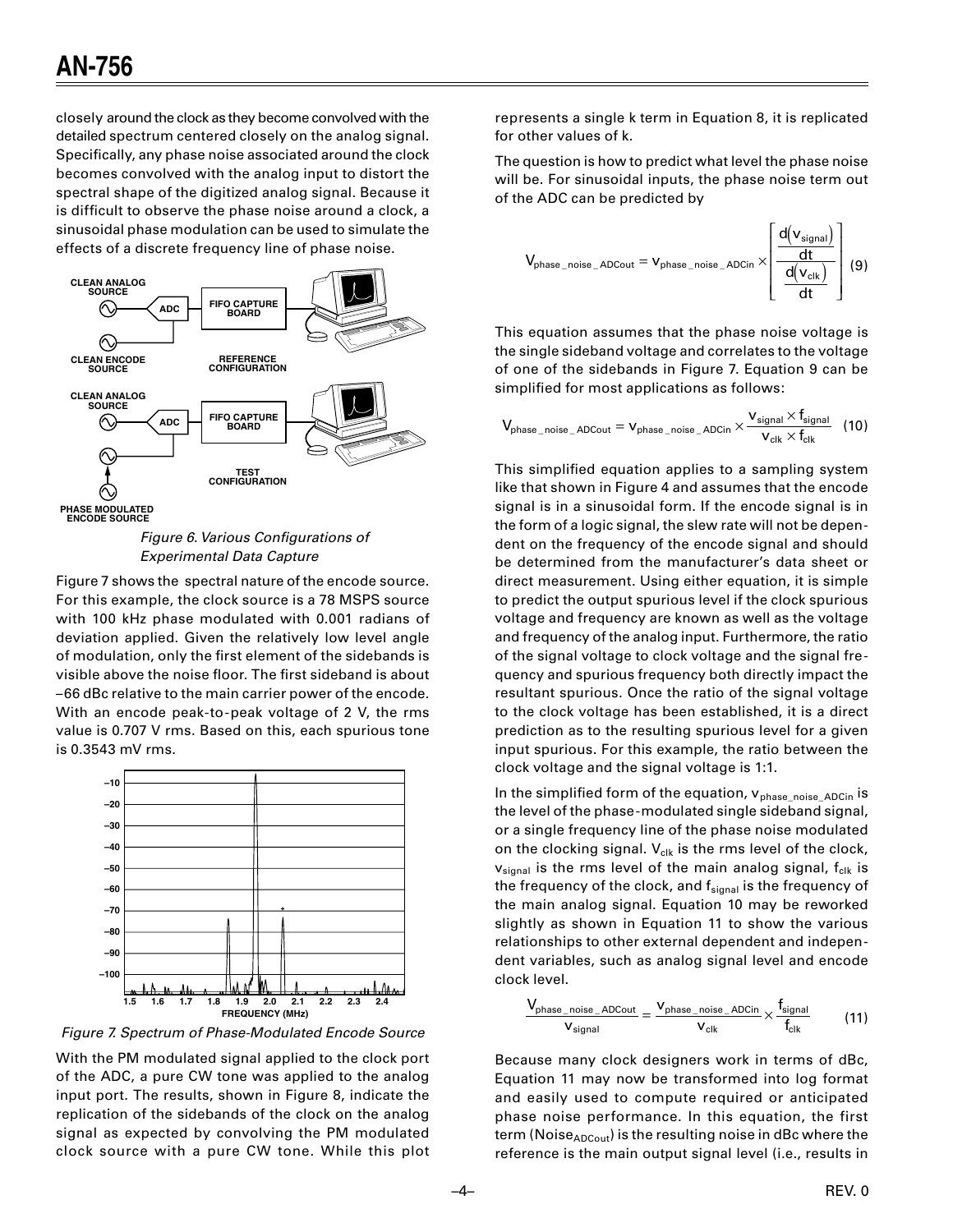$dBc$ ). The second term (Noise<sub>CLKin</sub>) is noise on the clock in dBc relative to the main clock level and represents a noise or signal energy at a given offset. The third term is the log ratio of the analog input frequency to the sample rate.

$$
Noise_{ADCout} = Noise_{CLKin} + 20log\left(\frac{f_{signal}}{f_{clk}}\right)
$$
\n(12)

In Equation 12, the clock (previous spectral plot) has a spectral line that is –66 dBc. This is the value to be used for Noise $CLKin$ . To determine the relative output, the relationship between the analog and encode frequencies must be known. In the following examples, the analog frequencies are set to 30.62 MHz and 108.62 MHz, respectively. Therefore the level of the spurs on the output spectrum may be computed using Equation 12.

-66 dBc + 20log 
$$
\left(\frac{30.62 \text{ MHz}}{78 \text{ MHz}}\right)
$$
 = Noise<sub>ADCout</sub> = -74.1 dBc (13)

and

$$
-66 \text{ dBc} + 20 \text{log} \left( \frac{108.62 \text{ MHz}}{78 \text{ MHz}} \right) = \text{Noise}_{\text{ADCout}} = -63.1 \text{ dBc} \tag{14}
$$

As shown in Figure 8, the results are exactly as predicted by the previous equations. Therefore, this equation can be a useful tool in predicting how the converter will respond to a given analog and encode stimulus.



Figure 8. 30.62 MHz CW Tone Sampled by Phase-Modulated Encode Results in a Level of  $-74$  dBc



Figure 9. 108.62 MHz CW Tone Sampled by Phase-Modulated Encode Results in a Level of –63 dBc

In Figure 9, it is interesting to note the degradation between the two measurements. If either the SNR (dominated by the side tones) or the spurious alone are compared, the degradation as the frequency increases is as expected, due to jitter. It would be expected that as the input frequency increases for each doubling of the input frequency (doubling of the analog input slew rate), the energy due to jitter is expected to increase by 6 dB. In the example here, the change from 30.62 MHz to 108.62 MHz, is a ratio of 3.55 which ideally represents an increase in noise of  $6 \times \log_2 (108.62/30.62)$  or 10.9 dB. Between these two measurements, the spur level changed from –74 dBc to –63 dBc or 11 dB, exactly what was expected.

Thus, it is clear that not only is the wideband noise of the clock important as documented in previous applications notes, but the close in noise is important as well and it follows the same behavior as the wideband noise. However, the overall impact is somewhat different. Whereas the noise outside of the channel bandwidth increases the overall noise more or less uniformly, the close in noise causes reciprocal mixing and affects only nearby signals.

From this example, two regions around the clock can be defined. The first starts at the center frequency of the clock and ends at one-half the desired channel bandwidth in both directions. (In some cases, this may be the entire Nyquist band; in others, it may be somewhat less than the Nyquist band. This depends on the end application.) The second region starts one-half of the desired channel bandwidth away from the clock and ends at the bandwidth of the encode logic (including both internal and external limited—often limited by devices like transformers) for the data converter in one direction and dc in the other. In most cases, the bandwidth of the encode circuitry extends to several hundred MHz and even into the GHz range on high dynamic range converters. The spectrum that is passed by the encode circuitry is the spectrum that is convolved with the desired analog input during the sampling process.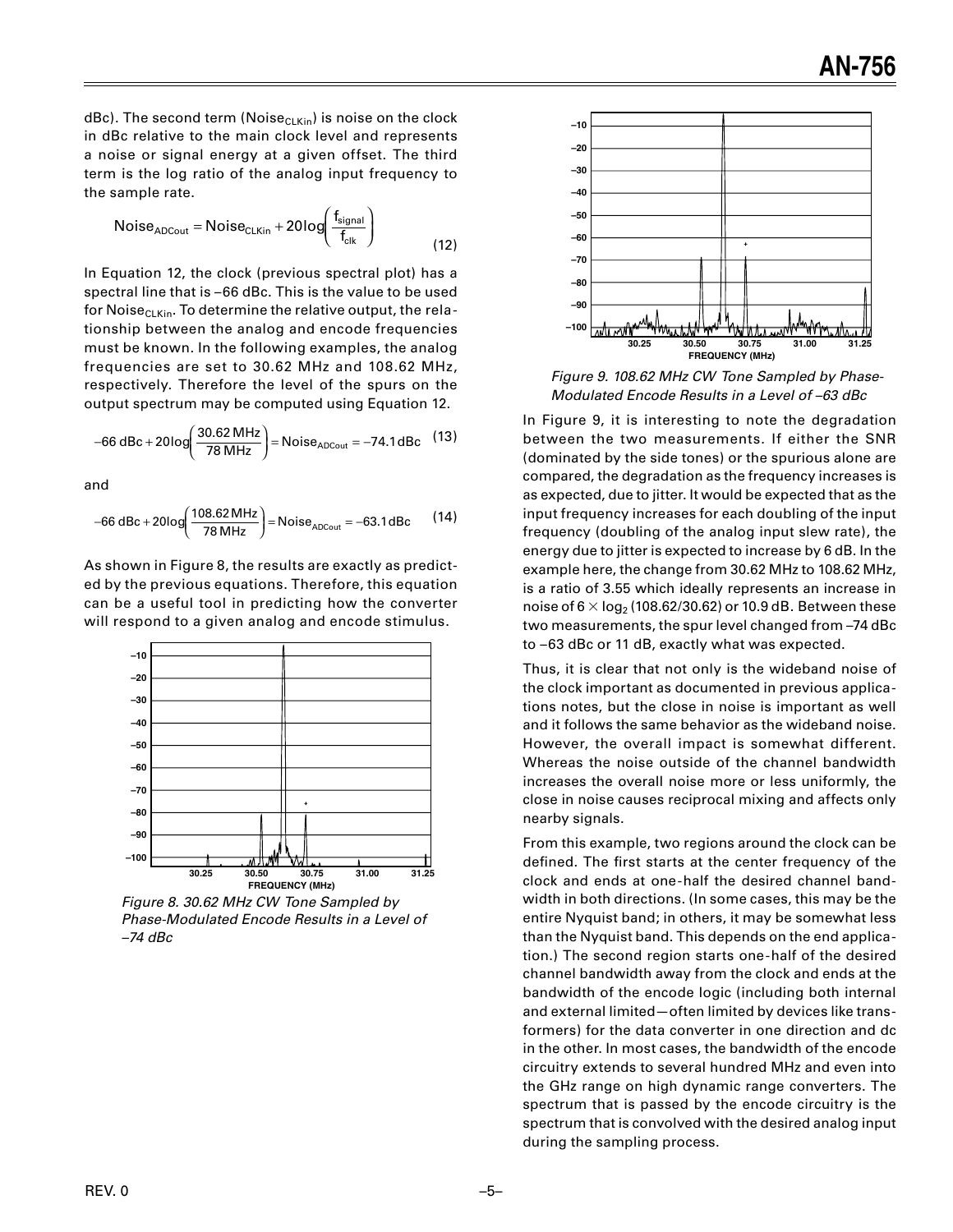

Figure 10. Typical Spectrum of encode clock, represents dc to bandwidth of encode input of ADC, typically >750 MHz. Not shown to scale.

It should be clearly understood that the encode signal is convolved with the desired analog input causing the spectral shape of the clock to be expressed on the analog signal itself, as shown in Figure 10. However, because the ADC is a sampled system, the wideband noise of the sample clock is also aliased within the band of interest. This causes all of the wideband noise that enters the encode port to be aliased within the Nyquist band. This can result in a significant accumulation of the noise and a significant reduction in SNR.



Figure 11. Typical Spectrum of Encode Clock after Sampling. The Encode Bandwidth (750 MHz) is Aliased into the Nyquist Band.

As shown in Figure 11, all of the wideband noise is aliased within the Nyquist spectrum causing an accumulation of that energy, potentially increasing beyond the power contained within the close in phase noise. In fact, if the encode bandwidth is 750 MHz, the noise from this bandwidth will alias over 24 times with

a 61.44 MSPS clock. The effect is that the noise spectral density caused by wideband jitter (remember at low analog frequencies, NSD is determined by quantization and thermal noise as well) is increased by almost 14 dB. In contrast, by definition, the close in noise (defined to be the bandwidth of the signal of interest) cannot alias and therefore only contributes once. The implications for implementation are that although a fast slewing edge is important for accurate clock edge placement; limiting the amount of wideband noise on the clock can be of equal importance to maximizing converter performance, thus making the balance between the two often tricky.

For IF sampling systems where jitter is an issue, the limitation to SNR based only on jitter can be determined by the equation

$$
SNR_{FS} = -20\log(2\pi f_{\text{analog}}t_{\text{jitter}_{\text{rms}}})
$$
\n(15)

where:

f is the analog input frequency.

t is the jitter.

Solving this equation for t will put this equation in a form that given an SNR requirement, the clock jitter requirement can be determined.

$$
\frac{10^{\frac{-SNR_{FS}}{20}}}{2\pi f_{\text{analog}}} = t_{\text{jitter}_{\text{rms}}} \tag{16}
$$

However, for many applications, the jitter alone is not sufficient to specify performance of the clock source. It is often desired to represent the clock phase noise using spectral density at given offsets from the center frequency as is traditionally done for PLL and VCO circuits.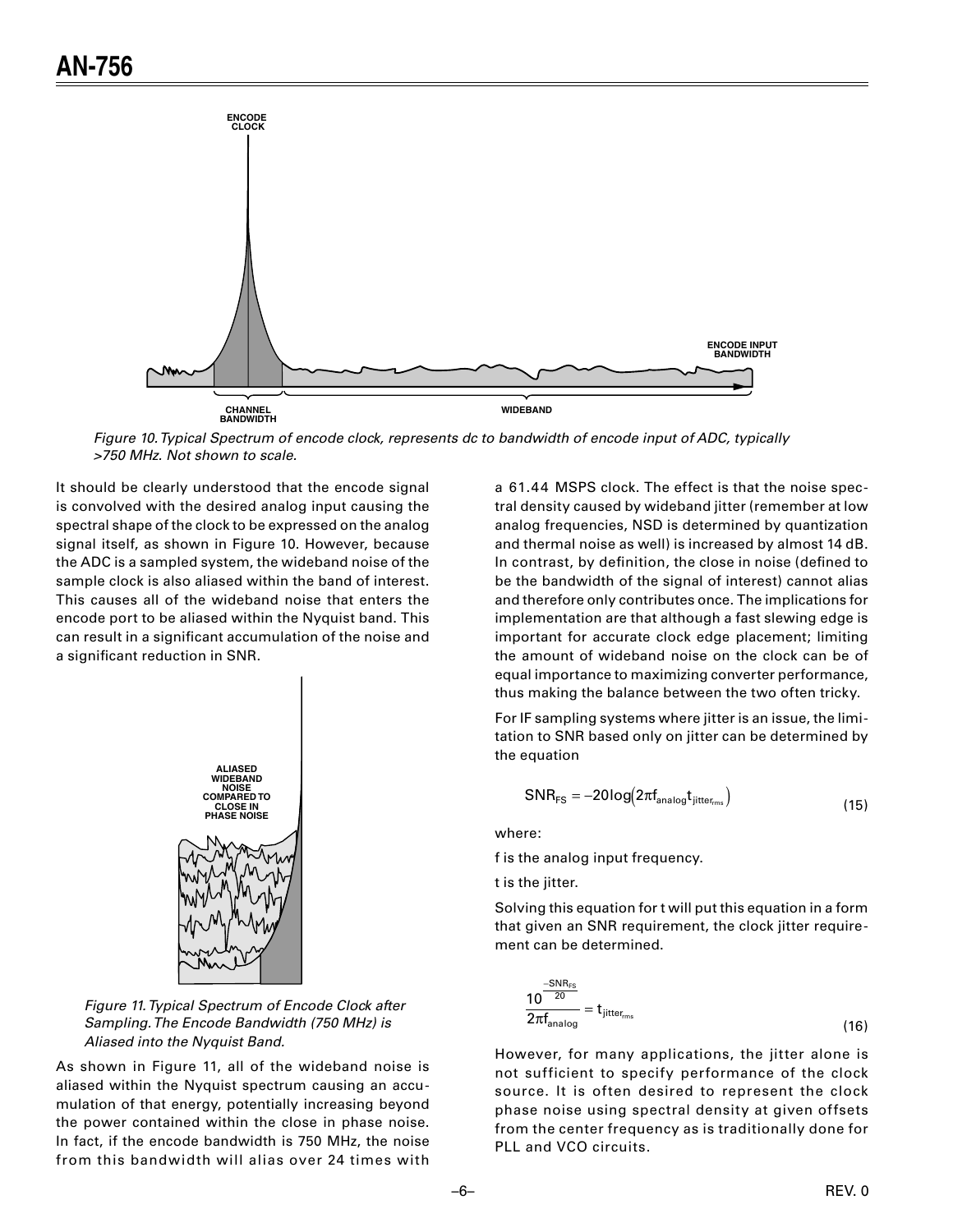There are two types of phase noise to consider. The most commonly referred to close in noise is 1/f noise. This is the noise that is closest in to the central frequency of the clock and experiences rapid decay as the offset frequency is increased. As already determined, the convolutional process of ADC sampling will simply mirror this effect on the output and, therefore, the 1/f clock noise is primarily important in terms of phase error on the signal of interest and the effects of reciprocal mixing of adjacent and alternate channels back into the desired channel. Once the 1/f noise has reached the noise floor, as previously shown, the focus then changes to the wideband thermal noise that ends up falling in band. If the 1/f noise satisfactorily meets the requirements of reciprocal mixing, then the focus can be on the wideband thermal noise.

For this section it is assumed that the noise limitations of the sampling process are completely in the wideband noise of the clock (as opposed to 1/f noise to be discussed separately), then it is possible to determine what the wideband limitations to the clock source are and to equate that to the traditional clock jitter equations.

To determine the wideband spectral density of the encode clock, the required output spectral density must first be determined.

$$
ADC_{\text{spectral density}} = -SNR_{\text{FS}} - 10\log_{10}\left(\frac{\text{samplerate}}{2}\right) (17)
$$

If the traditional equation for jitter is substituted into the equation for SNR, this gives a direct method for determining spectral noise density with reference to jitter.

$$
ADC_{spectral density} =
$$
  
20log<sub>10</sub> (2 $\pi f_{analog} t_{jitter_{rms}}$ ) - 10log<sub>10</sub>  $\left(\frac{samplerate}{2}\right)$  (18)

Since this is wideband, it is valid for offset frequencies from the point where the 1/f noise intersects the noise floor to the Nyquist rate (or dc on the lower side). Since high performance converters have encode bandwidths of between 500 MHz and 1000 MHz, noise on the encode input will be aliased back into the Nyquist band many times. Therefore, to determine the actual clock spectral density, an estimate must be made on the unaliased spectral density of the noise. Since the noise is assumed to be Gaussian and noncoherent, a close approximation may be made by remembering that each time the spectrum is doubled, the noise will double (or half if undoubled).

An estimate can therefore be made by the following equation:

$$
Clock_{spectral density} = 20log_{10}(2\pi f_{analog}t_{jitter_{rms}})
$$
  
-10log<sub>10</sub>( $\frac{samplerate}{2}$ )  
-3log<sub>2</sub>( $\frac{clock\ bandwidth}{samplerate}$ )  
-20log( $\frac{f_{analog}}{f_{samplerate}}$ ) (19)

Using this equation, it is possible to determine the required wideband spectral density of the clock. It should be noted that the results are valid based on a narrow band single tone input to the ADC. The relationship to other waveforms is outside the scope of this discussion; however, the narrow band sine wave is almost always the worst-case condition for a band limited analog input and quite useful in the analysis. On the other hand, spread spectrum signals like CDMA2000 and WCDMA are much less strenuous and usually lead to much better performance than expected for narrow band sources.

As shown, Equation 19 is useful for determining what the required spectral density is for a required jitter. Therefore, given an IF frequency and a jitter specification, it is easy to approximate clock spectral density. For example, if the IF frequency is 108.62 MHz, the jitter is 0.2 ps, the sample rate is 61.44 MSPS, and the clock bandwidth is 350 MHz (limited by transformer coupling), then the clock noise spectral density is

$$
Clock_{spectral density} = 20log_{10}(2\pi \times 108.62 MHz \times 200 f_{s})
$$
  
-10log<sub>10</sub>( $\frac{61.44 MHz}{2 \times 1 Hz}$ )  
-3log<sub>2</sub>( $\frac{350 MHz}{61.44 MHz / 2}$ )  
-20log( $\frac{108.62 MHz}{61.44 MHz}$ ) (20)

This evaluates to a NSD of –167.7 dBc/Hz. It is difficult to judge how much noise jitter contributes over and above thermal and quantization noise. In reality, most of the time jitter is the dominant contributor at high frequencies. In that case, the NSD will be higher. A quick check of a typical data sheet shows that at these analog frequencies, the SNR dominated by jitter would approach 73 dBFS. Therefore, the expected NSD of such a clock would approach –168 dBc/Hz average over about a 350 MHz span indicating that it probably is higher closer to the clock frequency and lower at the extreme.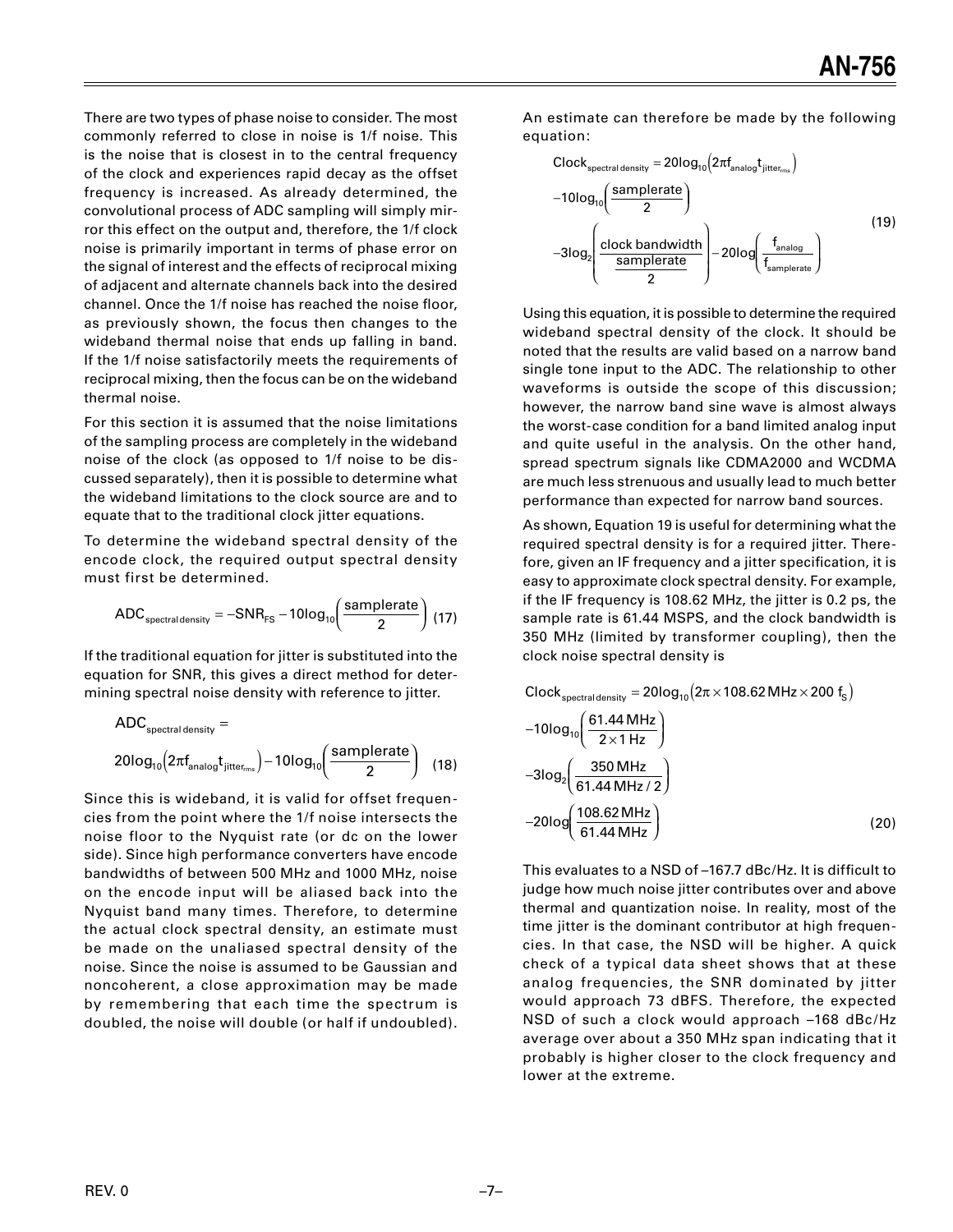The alternate to this equation is to solve it for clock jitter. Therefore, given the required clock noise spectral density and all other terms, the required clock jitter can be estimated. This equation takes the form of



## **Phase Noise and Jitter**

Because there is a direct relationship between phase noise and jitter, it is possible to relate one to the other. When dealing with data converters, the wideband noise is generally considered to be most important. The following figure shows the wideband noise characteristics of a typical crystal clock oscillator. Note that the close in noise  $(1/f<sup>n</sup>)$  has been omitted from this calculation. While these numbers are important in the overall system, they are less important for the noise performance of the ADC (albeit very important for EVM and reciprocal mixing).



To determine the jitter, the first step is to determine total noise power by integrating the noise over the bandwidth, in this case from 10 kHz frequency offset to 350 MHz. Since 10 kHz is small compared to the 350 MHz, the lower limit barely affects the calculation for the case of wideband white noise. Integration in the log domain is simple addition. Therefore, the total noise power is

The goal is to determine the angle of modulation. This must be done based on the observed power of the phase noise. Because the modulation phasor is 90 degrees relative to the main carrier, this forms a small angle which can be inferred by determining the noise voltage relative to the main signal voltage. Since the modulation angle is assumed to be small, the angle is approximately equal to the slope which is determined by the two measurable quantities, carrier voltage and noise voltage. Because our measurements are power, these must be converted to volts. This can be accomplished by multiplying the power by the impedance and taking the square root.

Because we actually need a ratio of two powers across the same load, the impedance falls from the equation. Likewise, since the power is in dBc, and the main signal is our reference, it can easily be shown that the remaining term is only that of the measured phase noise which must be converted from dBc to power. Taking the square root will provide the angle as shown in the following example. Because phase noise usually occurs on both sides of the clock, the single sideband numbers typically used must be doubled to account for the noise in the opposite sideband. This is shown in the following equation as a factor of 2 under the square root, assuming that the sidebands do not correlate for wideband noise.



Since this is a rotating vector, the phase jitter in radians must be divided by angular frequency,  $2\pi f_{\text{clk}}$ , to determine the time required to slew through the phase angle. This results in jitter rms.

time\_jitter<sub>rms</sub> = 
$$
\frac{\text{phase_jitter}_{\text{rms}}}{2\pi f_{\text{clk}}}
$$
 =  
\n $\frac{2.655 \times 10^{-4}}{2\pi 122.88 \times 10^6}$  = 0.343 ps (24)

With this basic understanding, more complex examples can be considered. In this case, the different regions of the curve may be integrated separately and then added together to provide the total jitter results.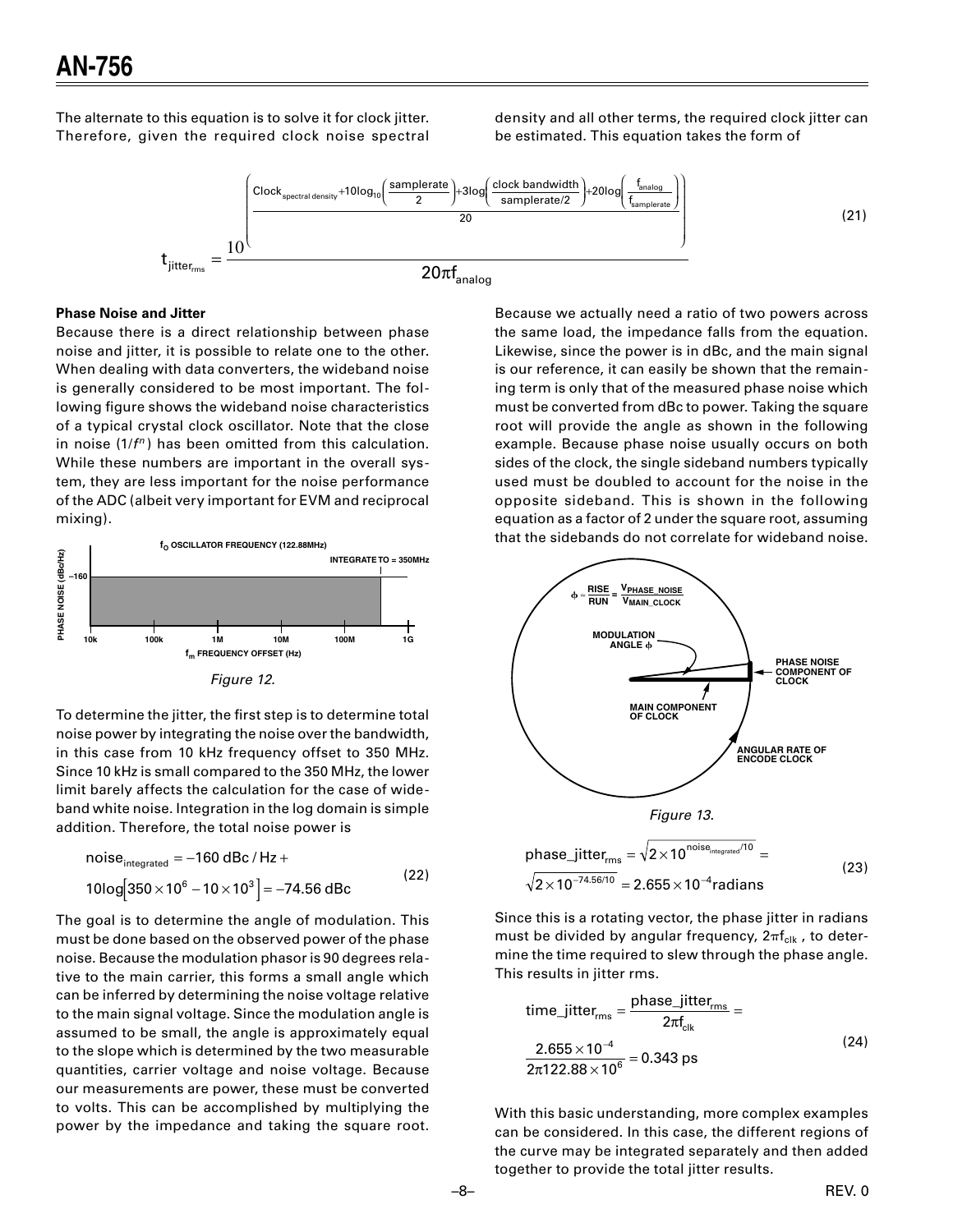

| Figure | 14 |
|--------|----|
|        |    |

In this example, four points (and three areas) along the curve are defined. In determining the area of any one region, the "average" noise density may be calculated using the trapezoidal rule for area; specifically, that the average noise power is halfway between the two corners. Better accuracy in the 1/f region can be achieved using Leeson's equation to predict the area under the curve, but for first order this method is accurate enough. For example, in the region between 100 Hz and 1000 Hz,

the corners are at -120 dBc/Hz and -150 dBc/Hz; the midpoint is -135 dBc/Hz. Using this as the height term and the base as 900 Hz, the noise in this region is

noise<sub>integrated</sub> = 
$$
\left(\frac{-120 - 150}{2}\right)
$$
dBc/Hz +  
10log[1000 - 100] = -105.46 dBc (25)

Using the earlier equations for converting to phase jitter and then to time jitter give a result of about 10 femtoseconds of jitter in the first region. The other regions may be determined in the same manner. The results are 193 femtoseconds.

While wideband jitter can be determined in terms of wideband SNR and noise spectral density as shown, close in noise is different. Close in phase noise (i.e.,  $1/f<sup>n</sup>$ ) is best determined in terms of reciprocal mixing. Reciprocal mixing occurs when a stronger signal is near the desired weaker signal. If the clock (or local oscillator) phase noise is mixed with the undesired signal, it will serve to increase the noise floor of the desired signal. If the phase noise is large enough, it can overpower the desired weak signal, and cause loss of that signal, as shown in Figure 16a and Figure 16b.

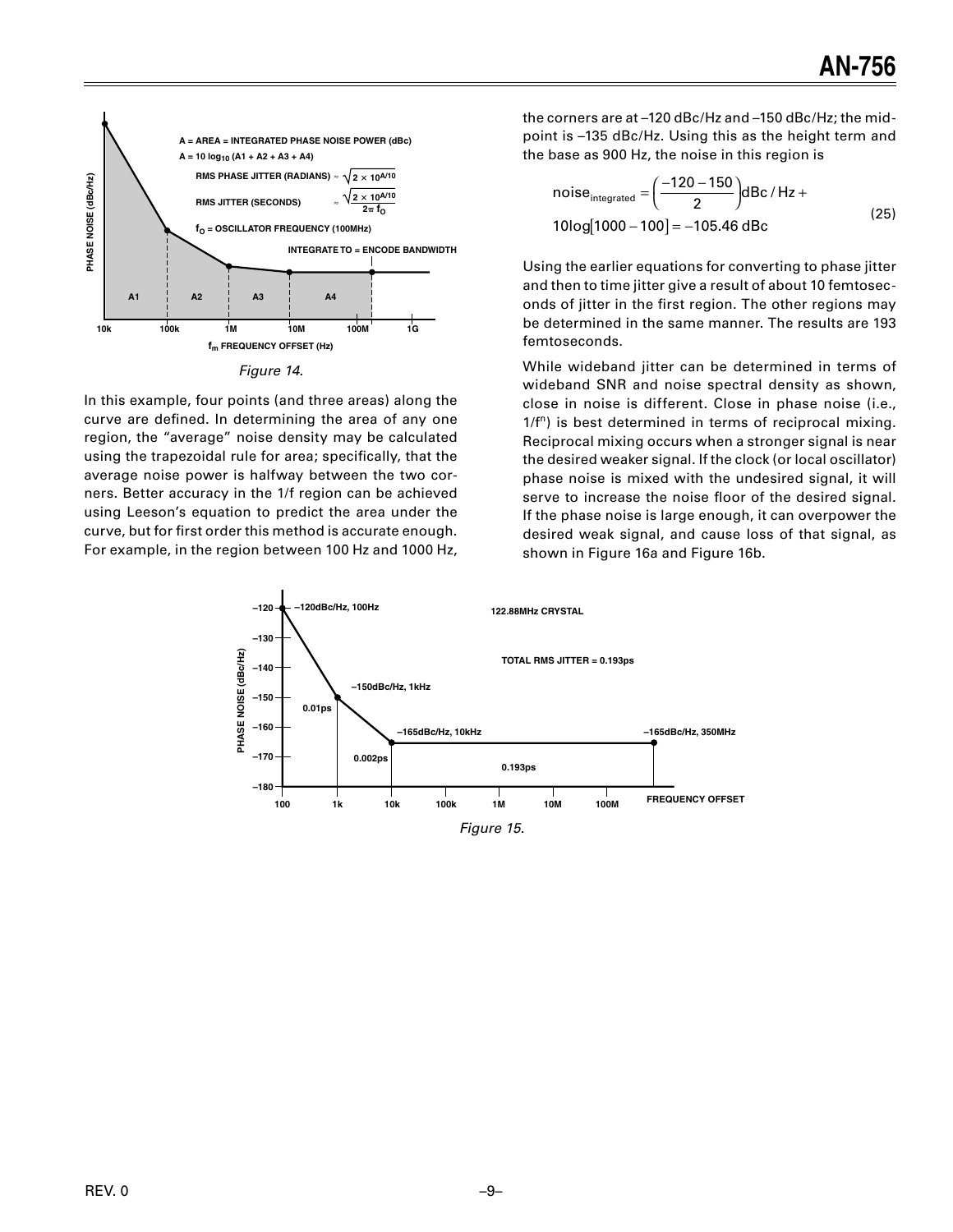

RELATIVE SPECTRUM OF ANALOG AND SAMPLING SIGNALS

### Figure 16a.

In Figure 16a, the relative spectral densities of the signals involved are shown. Note the skirted shape of the clock signal. When this clock is used to sample the analog input, this skirt is convolved onto all of the analog signals being converted. The result is that all of the signals take on this general shape. As shown, the strong nearby signal now overpowers the weak desired signal, making it impossible to further process the signal.

Because all requirements are different, general requirements for close in phase noise are not possible to determine. However, once standards about the spacing and level of typical signals have been determined, it is possible to then set phase noise requirements.

For example, based on the GSM requirements in 05.05, the following specifications can be estimated. These are based on the specified minimum sensitivity and include meeting an overall noise figure of 4 dB and requiring that the antenna-referenced phase noise of the clock





source be 6 dB below the effective noise spectral density. It should be noted that many times the reference sensitivity of a typical receiver is much better than the required minimum. Additionally, any selectivity prior to being sampled (or mixed) will ease the requirement in most cases dB for dB.

## **Phase Noise from Adjacent Channels**

Similarly the requirements for CDMA2000 may be determined. Because CDMA2000 is such a wide band, it is assumed that the spectral density of the phase noise meets the conditions at the nearest corner and proceeds to improve across the bandwidth of the channel. These assumptions were chosen in order that no portion of the channel would be disrupted or otherwise impede the benefits of a distributed communications channel. Therefore, it is assumed that the noise due to phase noise is equal to the kT/Hz noise at the nearest corner (-174 dBm/Hz).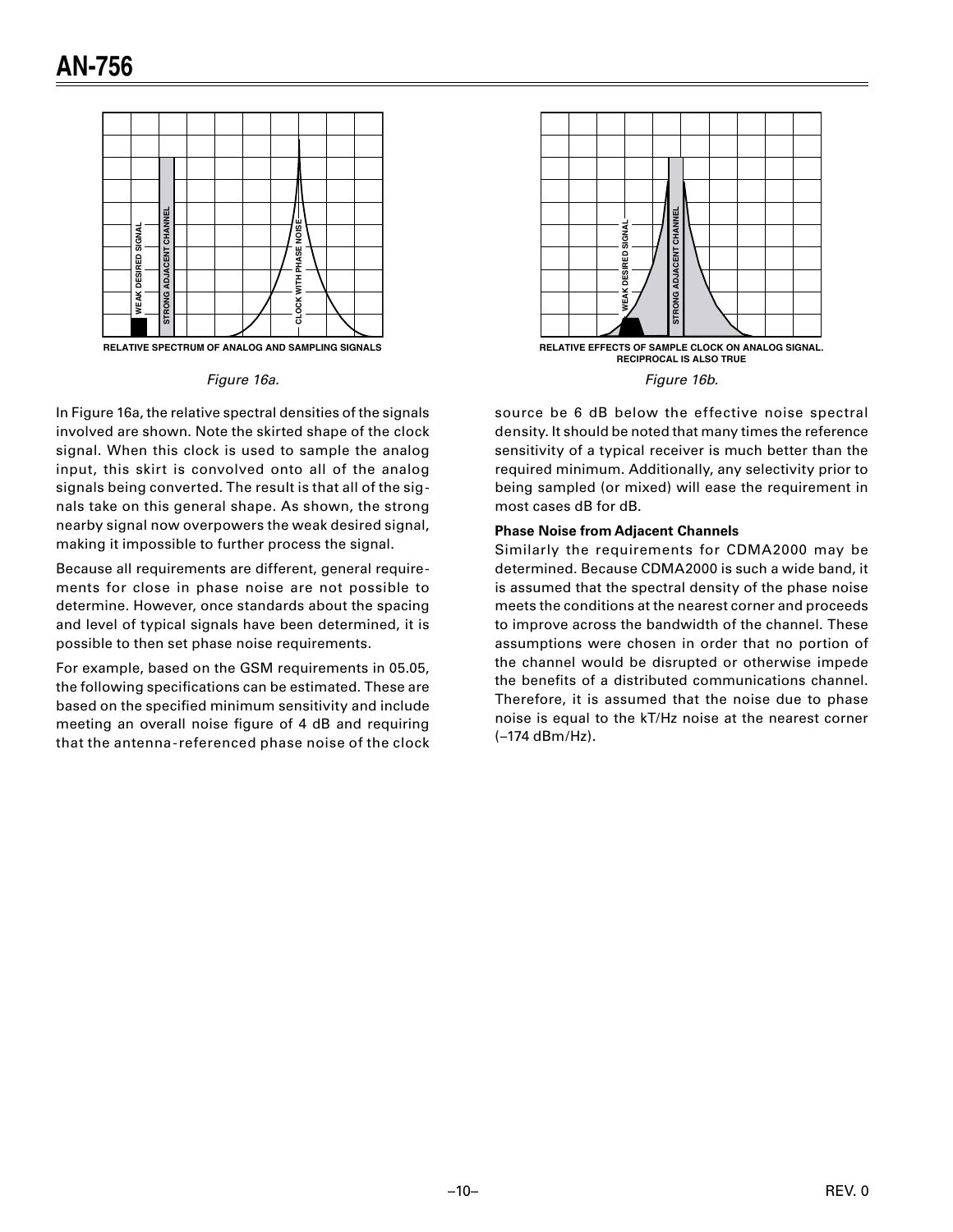| GSM per 05.05 in<br><b>Wideband Application</b> | <b>Offset</b>        | Performance*       |
|-------------------------------------------------|----------------------|--------------------|
| Adjacent 1 +9 dBc                               | 100 kHz to 300 kHz   | $\sim$ -101 dBc/Hz |
| Adjacent 2 +41 dBc                              | 300 kHz to 500 kHz   | $\sim$ -133 dBc/Hz |
| 600 kHz blocker -26 dBm                         | 500 kHz to 700 kHz   | $\sim$ -151 dBc/Hz |
| 800 kHz blocker-16 dBm                          | 700 kHz to 2.9 MHz   | $\sim$ -161 dBc/Hz |
| 3 MHz blocker -13 dBm                           | 2.9 MHz to band edge | $\sim$ -164 dBc/Hz |

#### **Table I. Phase Noise from Adjacent Channels**

\* This number assumes that the noise due to phase noise is equal to 6 dB below the thermal noise of the overall receiver. Typical noise figures are 4 dB; therefore, total thermal noise is –170 dBm/Hz referenced to the antenna, and equivalent phase noise would be 6 dB below this, or –176 dBm/Hz.

**Table II.**

| CDMA2000 per spec         | <b>Offset</b> | Performance*       |
|---------------------------|---------------|--------------------|
| $+50$ dBc at 750 kHz      | 125 kHz       | $\sim$ -107 dBc/Hz |
| +87 dBc at 900 kHz offset | 275 kHz       | $\sim$ -144 dBc/Hz |

\*Allows the noise due to phase noise to equal kT noise for the stated reference sensitivities.

#### **REFERENCES**

Bowick. 1995. RF Circuit Design. Sams.

Brannon, Brad. 2000. "Aperture Uncertainty and ADC System Performance." Applications Note AN-501. Analog Devices, Inc. (September).

Curtin, Mike and Paul O'Brien. 1999. "Phase-Locked Loops for High-Frequency Receivers and Transmitters—Part 2." Analog Dialogue, Volume 33, Number 5.

Kester, Walt, ed. 2004. Analog-Digital Conversion. Analog Devices, Inc.

Murden, Frank. "Effects of Clock Phase Noise on ADC SNR," Unpublished.

Oppenheimer, Willsky, and Young. 1983. Signals and Systems. Prentice-Hall.

Smith, Paul. 2004. "Little Known Characteristics of Phase Noise." Application Note AN-741. Analog Devices, Inc. (August).